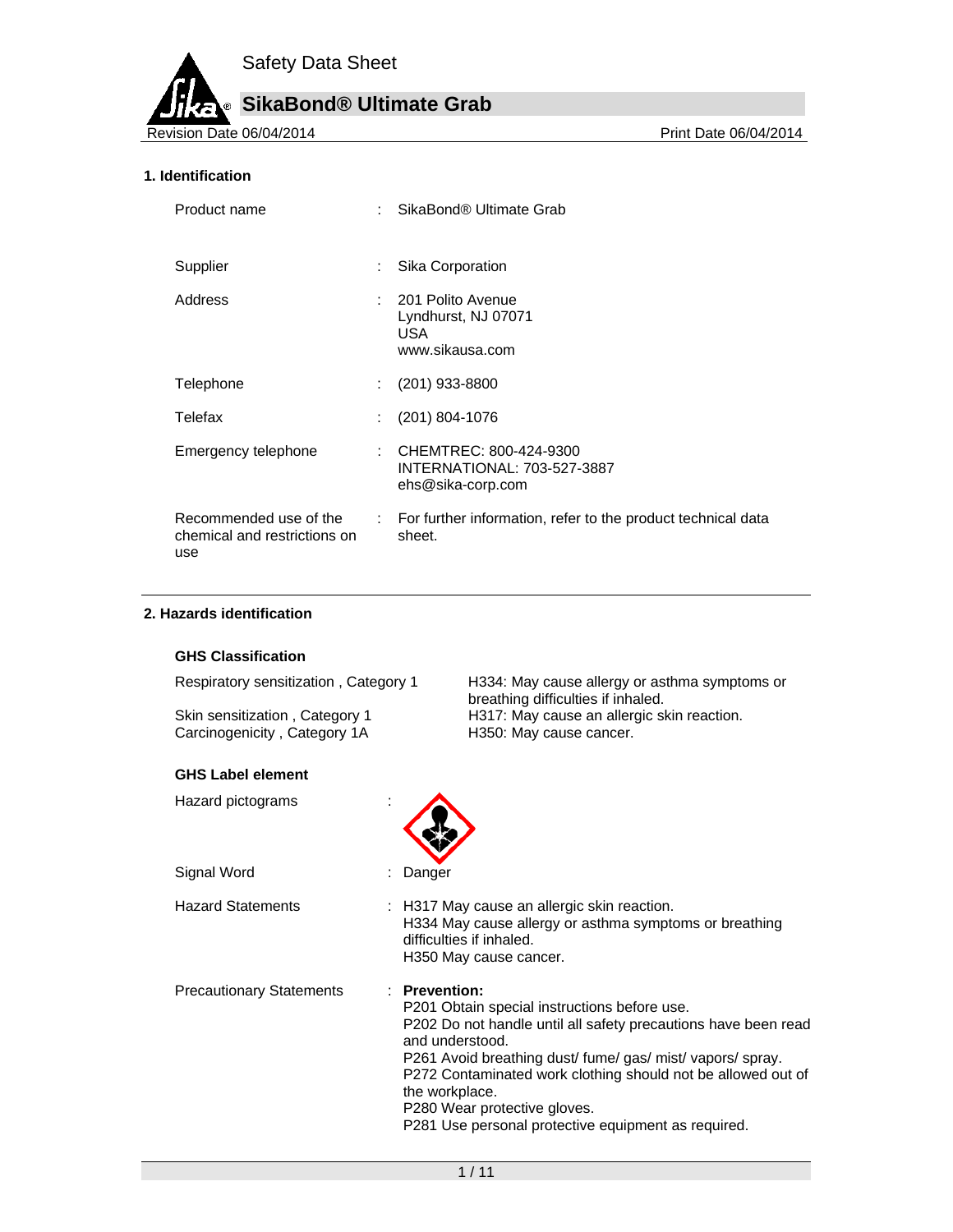

P285 In case of inadequate ventilation wear respiratory protection. **Response:**  P302 + P352 IF ON SKIN: Wash with plenty of soap and water. P304 + P341 IF INHALED: If breathing is difficult, remove victim to fresh air and keep at rest in a position comfortable for breathing. P308 + P313 IF exposed or concerned: Get medical advice/ attention. P333 + P313 If skin irritation or rash occurs: Get medical advice/ attention. P363 Wash contaminated clothing before reuse. **Storage:**  P405 Store locked up. **Disposal:**  P501 Dispose of contents/ container to an approved waste disposal plant. Warning **Example 20 Starts 1 and 20 Starts 1 and 2** : Reports have associated repeated and prolonged exposure to some of the chemicals in this product with permanent brain,liver, kidney and nervous system damage. Intentional misuse by deliberate concentration and inhalation of vapors may be harmful or fatal.

See Section 11 for more detailed information on health effects and symptoms.

# **3. Composition/information on ingredients**

## **Hazardous ingredients**

| l Chemical Name⊹                    | CAS-No.        | Concentration (%)         |
|-------------------------------------|----------------|---------------------------|
| xylene                              | 1330-20-7      | $\vert \rangle = 1 - 2\%$ |
| ethylbenzene                        | $100 - 41 - 4$ | $>= 0 - 1\%$              |
| 4,4'-methylenediphenyl diisocyanate | 101-68-8       | $\ge$ = 0 - < 1 %         |
| Quartz (SiO2)                       | 14808-60-7     | $\geq$ 0 - < 1 %          |

There are no additional ingredients present which, within the current knowledge of the supplier and in the concentrations applicable, are classified as hazardous to health or the environment and hence require reporting in this section.

# **4. First aid measures**

| If inhaled              | : Move to fresh air.<br>Consult a physician after significant exposure.                                                                      |
|-------------------------|----------------------------------------------------------------------------------------------------------------------------------------------|
| In case of skin contact | : Take off contaminated clothing and shoes immediately.<br>Wash off with soap and plenty of water.<br>If symptoms persist, call a physician. |
| In case of eye contact  | : Remove contact lenses.<br>Keep eye wide open while rinsing.<br>If eye irritation persists, consult a specialist.                           |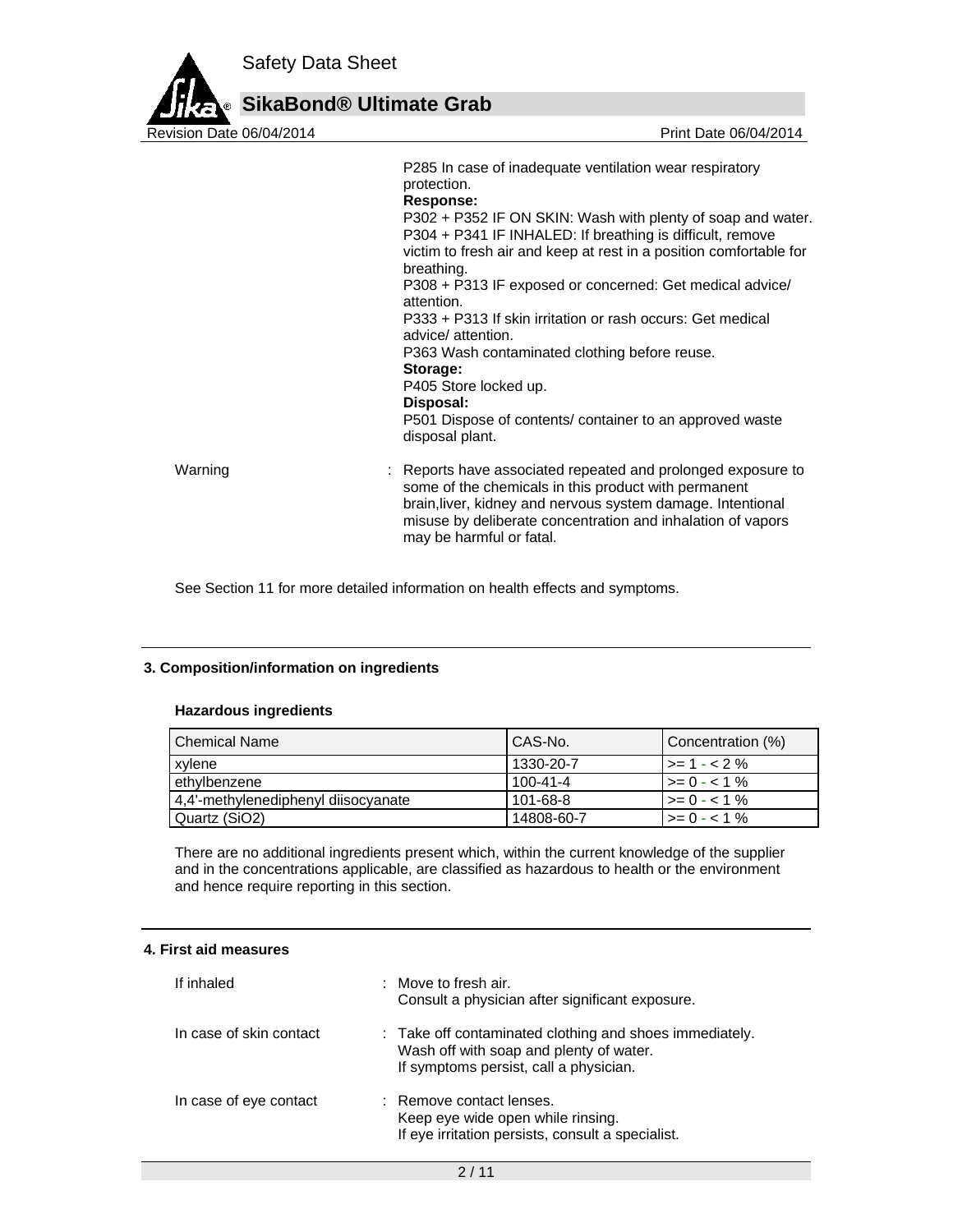

# **SikaBond® Ultimate Grab**

| If swallowed                                                      | : Clean mouth with water and drink afterwards plenty of water.<br>Induce vomiting immediately and call a physician.<br>Do not give milk or alcoholic beverages.<br>Never give anything by mouth to an unconscious person. |
|-------------------------------------------------------------------|---------------------------------------------------------------------------------------------------------------------------------------------------------------------------------------------------------------------------|
| Most important symptoms<br>and effects, both acute and<br>delayed | : sensitizing effects<br>carcinogenic effects<br>Asthmatic appearance<br>Allergic reactions<br>See Section 11 for more detailed information on health effects<br>and symptoms.                                            |
| Protection of first-aiders                                        | : Move out of dangerous area.<br>Consult a physician.<br>Show this material safety data sheet to the doctor in<br>attendance.                                                                                             |
| Notes to physician                                                | : Treat symptomatically.                                                                                                                                                                                                  |
| 5. Fire-fighting measures                                         |                                                                                                                                                                                                                           |
| Suitable extinguishing media                                      | : Use extinguishing measures that are appropriate to local<br>circumstances and the surrounding environment.                                                                                                              |
| Snacific avtinguishing                                            | . Collect conteminated fire extinguishing water senarately. This                                                                                                                                                          |

| Specific extinguishing<br>methods                 | : Collect contaminated fire extinguishing water separately. This<br>must not be discharged into drains.<br>Fire residues and contaminated fire extinguishing water must<br>be disposed of in accordance with local regulations. |
|---------------------------------------------------|---------------------------------------------------------------------------------------------------------------------------------------------------------------------------------------------------------------------------------|
| Special protective equipment<br>for fire-fighters | : In the event of fire, wear self-contained breathing apparatus.                                                                                                                                                                |

# **6. Accidental release measures**

| Personal precautions,<br>protective equipment and<br>emergency procedures | : Use personal protective equipment.<br>Deny access to unprotected persons.                                                                                                                                                                     |  |
|---------------------------------------------------------------------------|-------------------------------------------------------------------------------------------------------------------------------------------------------------------------------------------------------------------------------------------------|--|
| Environmental precautions                                                 | : Do not flush into surface water or sanitary sewer system.<br>If the product contaminates rivers and lakes or drains inform<br>respective authorities.<br>Local authorities should be advised if significant spillages<br>cannot be contained. |  |
| Methods and materials for<br>containment and cleaning up                  | : Soak up with inert absorbent material (e.g. sand, silica gel,<br>acid binder, universal binder, sawdust).<br>Keep in suitable, closed containers for disposal.                                                                                |  |

# **7. Handling and storage**

| Advice on safe handling | Do not breathe vapors or spray mist.                        |
|-------------------------|-------------------------------------------------------------|
|                         | Avoid exceeding the given occupational exposure limits (see |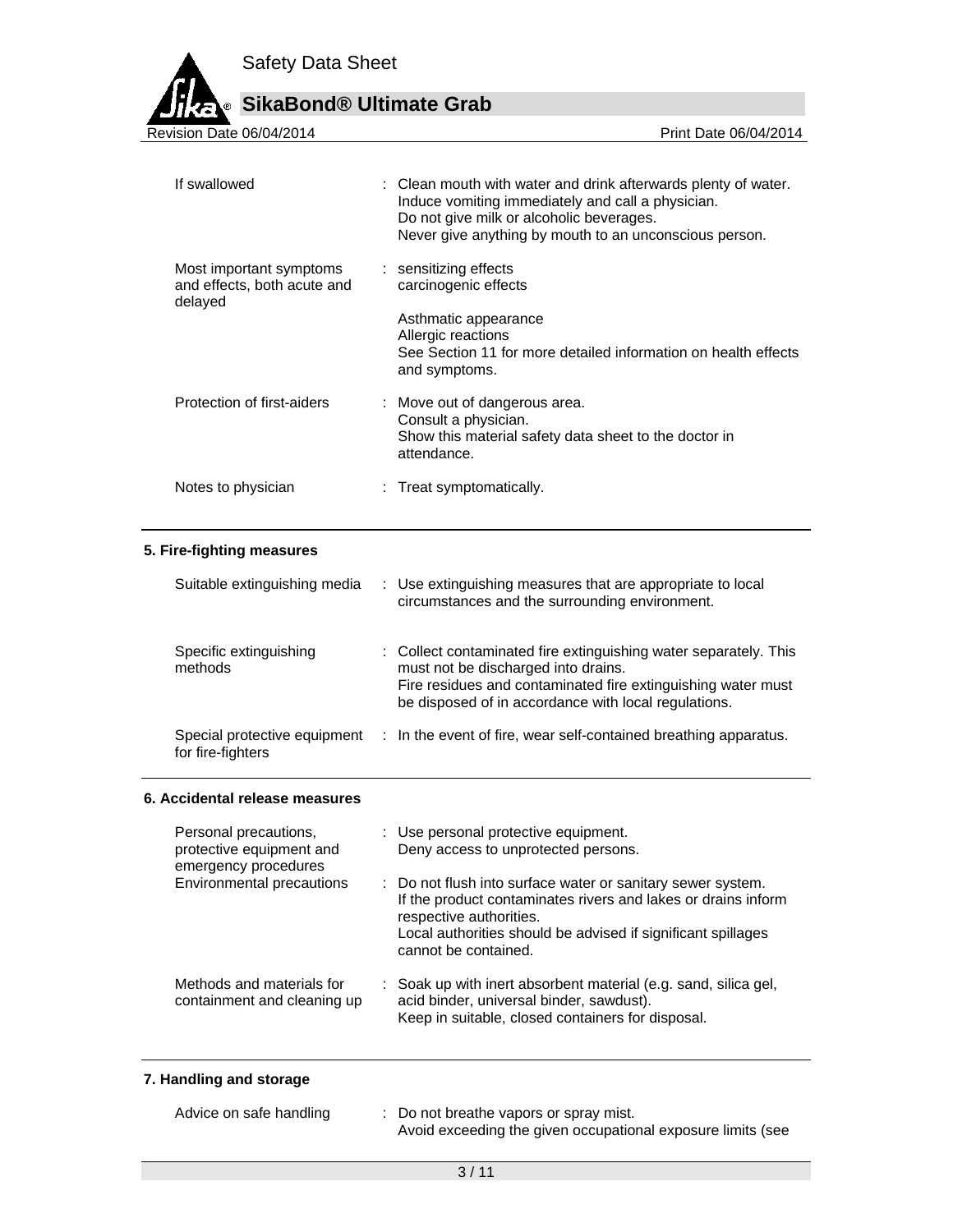

**SikaBond® Ultimate Grab**

| Revision Date 06/04/2014    | Print Date 06/04/2014                                                                                                                                                                                                                                                                                                                                                                                                                                                      |
|-----------------------------|----------------------------------------------------------------------------------------------------------------------------------------------------------------------------------------------------------------------------------------------------------------------------------------------------------------------------------------------------------------------------------------------------------------------------------------------------------------------------|
|                             | section 8).<br>Do not get in eyes, on skin, or on clothing.<br>For personal protection see section 8.<br>Persons with a history of skin sensitization problems or<br>asthma, allergies, chronic or recurrent respiratory disease<br>should not be employed in any process in which this mixture is<br>being used.<br>Smoking, eating and drinking should be prohibited in the<br>application area.<br>Follow standard hygiene measures when handling chemical<br>products. |
| Conditions for safe storage | : Prevent unauthorized access.<br>Store in original container.<br>Keep container tightly closed in a dry and well-ventilated<br>place.<br>Observe label precautions.<br>Store in accordance with local regulations.                                                                                                                                                                                                                                                        |
| Materials to avoid          | : no data available                                                                                                                                                                                                                                                                                                                                                                                                                                                        |

# **8. Exposure controls/personal protection**

| <b>Component</b> | <b>CAS-No.</b> | Basis **       | Value       | Exposure limit(s)* /<br>Form of exposure |
|------------------|----------------|----------------|-------------|------------------------------------------|
| xylene           | 1330-20-7      | OSHA Z-1       | <b>TWA</b>  | 100 ppm<br>435 mg/m3                     |
|                  |                | OSHA Z-1       | <b>TWA</b>  | 100 ppm<br>435 mg/m3                     |
|                  |                | <b>ACGIH</b>   | <b>TWA</b>  | 100 ppm                                  |
|                  |                | <b>ACGIH</b>   | <b>STEL</b> | 150 ppm                                  |
|                  |                | <b>OSHA P0</b> | <b>STEL</b> | 150 ppm<br>655 mg/m3                     |
|                  |                | <b>OSHA PO</b> | <b>TWA</b>  | 100 ppm<br>435 mg/m3                     |
| ethylbenzene     | $100 - 41 - 4$ | <b>ACGIH</b>   | <b>TWA</b>  | 100 ppm                                  |
|                  |                | <b>ACGIH</b>   | <b>STEL</b> | 125 ppm                                  |
|                  |                | OSHA Z-1       | <b>TWA</b>  | 100 ppm<br>435 mg/m3                     |
|                  |                | OSHA P0        | <b>TWA</b>  | 100 ppm<br>435 mg/m3                     |
|                  |                | <b>OSHA P0</b> | <b>STEL</b> | 125 ppm                                  |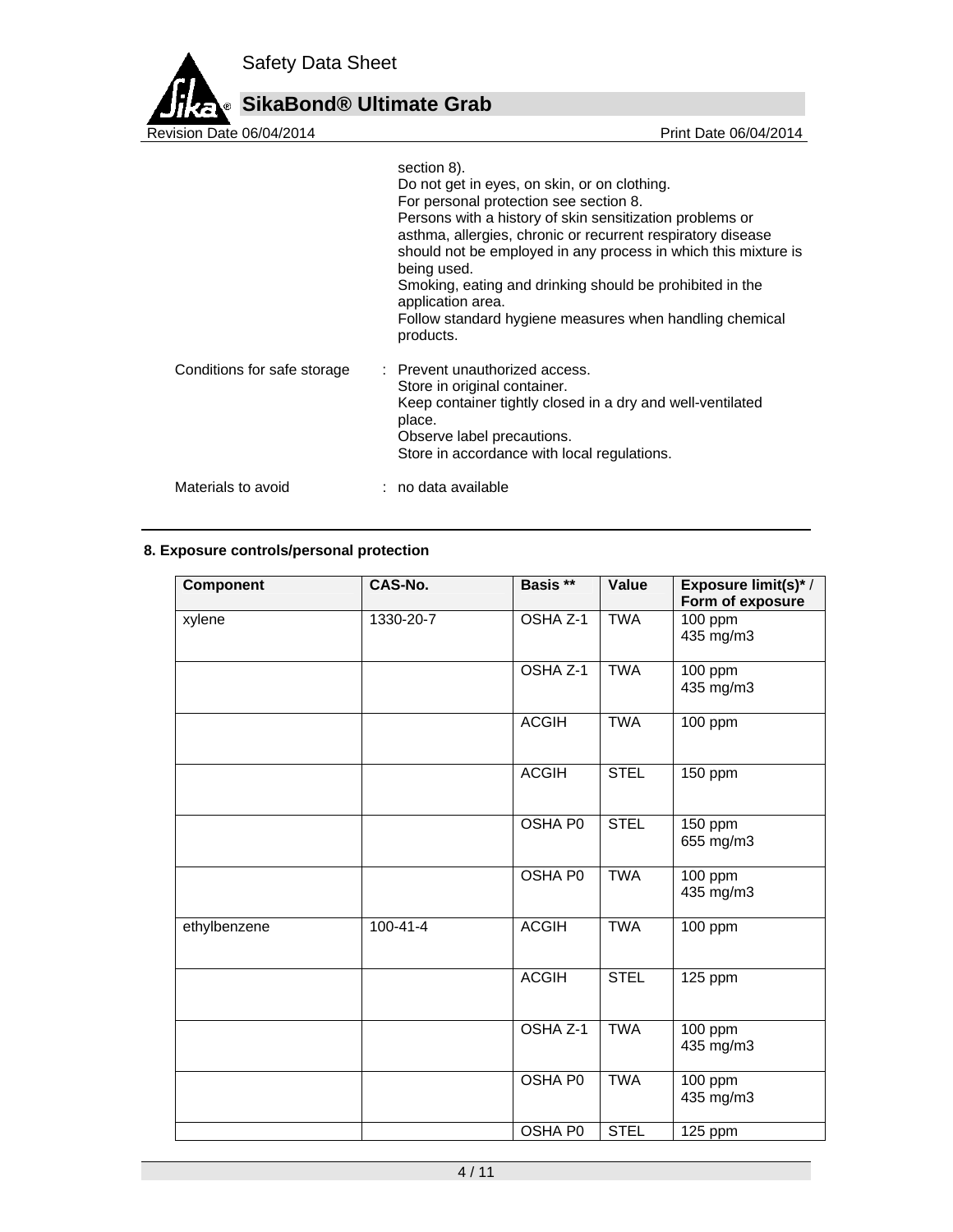

# **SikaBond® Ultimate Grab**

Revision Date 06/04/2014 **Print Date 06/04/2014** 

|               |            |              |            | 545 mg/m3                             |
|---------------|------------|--------------|------------|---------------------------------------|
| Quartz (SiO2) | 14808-60-7 | <b>ACGIH</b> | <b>TWA</b> | 0.025 mg/m3<br>Respirable fraction    |
|               |            | OSHA Z-3     | <b>TWA</b> | 30 mg/m3 /<br>$%SiO2+2$<br>total dust |
|               |            | OSHA Z-3     | <b>TWA</b> | 10 mg/m3 /<br>$%SiO2+2$<br>respirable |
|               |            | OSHA Z-3     | <b>TWA</b> | 250 mppcf /<br>%SiO2+5<br>respirable  |
|               |            | OSHA P0      | TWA        | $0.1$ mg/m $3$<br>Respirable fraction |

\*The above mentioned values are in accordance with the legislation in effect at the date of the release of this safety data sheet.

# \*\***Basis**

ACGIH. Threshold Limit Values (TLV)

OSHA P0. Table Z-1, Limit for Air Contaminat (1989 Vacated Values)

- OSHA P1. Permissible Exposure Limits (PEL), Table Z-1, Limit for Air Contaminant
- OSHA P2. Permissible Exposure Limits (PEL), Table Z-2

OSHA Z3. Table Z-3, Mineral Dust

| <b>Engineering measures</b>       | : Use of adequate ventilation should be sufficient to control<br>worker exposure to airborne contaminants. If the use of this<br>product generates dust, fumes, gas, vapor or mist, use<br>process enclosures, local exhaust ventilation or other<br>engineering controls to keep worker exposure below any<br>recommended or statutory limits. |
|-----------------------------------|-------------------------------------------------------------------------------------------------------------------------------------------------------------------------------------------------------------------------------------------------------------------------------------------------------------------------------------------------|
| Personal protective equipment     |                                                                                                                                                                                                                                                                                                                                                 |
| Respiratory protection            | : Use a properly fitted NIOSH approved air-purifying or air-fed<br>respirator complying with an approved standard if a risk<br>assessment indicates this is necessary.                                                                                                                                                                          |
|                                   | The filter class for the respirator must be suitable for the<br>maximum expected contaminant concentration<br>(gas/vapor/aerosol/particulates) that may arise when handling<br>the product. If this concentration is exceeded, self-contained<br>breathing apparatus must be used.                                                              |
| Hand protection<br><b>Remarks</b> | : Chemical-resistant, impervious gloves complying with an<br>approved standard should be worn at all times when handling                                                                                                                                                                                                                        |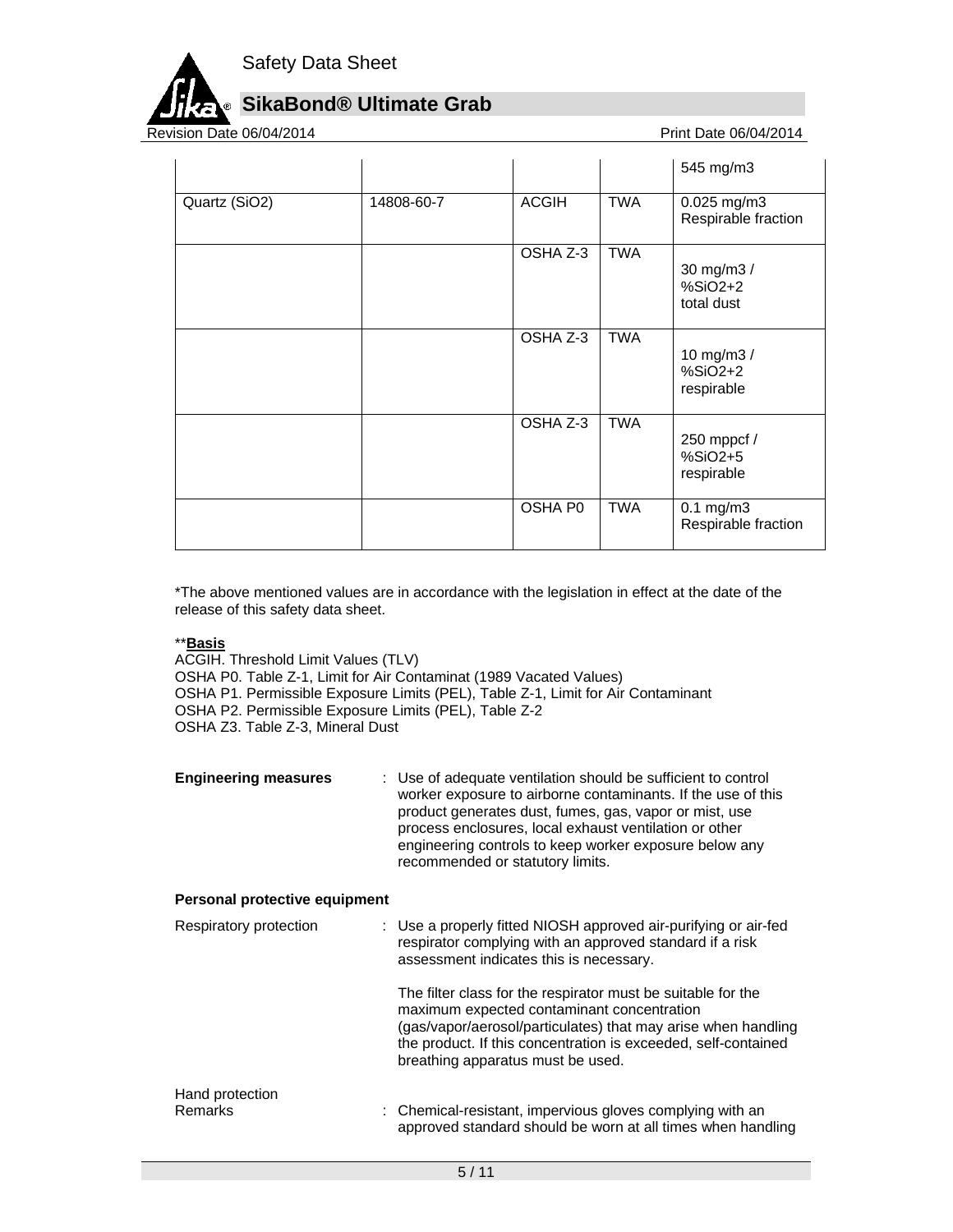

# **SikaBond® Ultimate Grab**

| Revision Date 06/04/2014 | Print Date 06/04/2014                                                                                                                                                                                                                                 |
|--------------------------|-------------------------------------------------------------------------------------------------------------------------------------------------------------------------------------------------------------------------------------------------------|
|                          | chemical products if a risk assessment indicates this is<br>necessary.                                                                                                                                                                                |
| Eye protection           | : Safety eyewear complying with an approved standard should<br>be used when a risk assessment indicates this is necessary.                                                                                                                            |
| Skin and body protection | : Choose body protection in relation to its type, to the<br>concentration and amount of dangerous substances, and to<br>the specific work-place.                                                                                                      |
| Hygiene measures         | : Avoid contact with skin, eyes and clothing.<br>Wash hands before breaks and immediately after handling the<br>product.<br>Remove contaminated clothing and protective equipment<br>before entering eating areas.<br>Wash thoroughly after handling. |

# **9. Physical and chemical properties**

| Appearance                              | ÷              | paste                               |
|-----------------------------------------|----------------|-------------------------------------|
| Color                                   | :              | gray                                |
| Odor                                    | ÷              | odorless                            |
| <b>Odor Threshold</b>                   | ÷              | no data available                   |
| Flash point                             | t              | $>$ 199.99 °F ( $>$ 93.33 °C)       |
| Ignition temperature                    | ÷              | not applicable                      |
| Decomposition temperature               | ÷              | no data available                   |
| Lower explosion limit (Vol%)            | ÷              | no data available                   |
| Upper explosion limit (Vol%)            | ÷              | no data available                   |
| Flammability (solid, gas)               | t              | no data available                   |
| Oxidizing properties                    | t              | no data available                   |
| Autoignition temperature                | $\ddot{\cdot}$ | no data available                   |
| рH                                      | İ.             | no data available                   |
| Melting point/range /<br>Freezing point | ÷              | no data available                   |
| Boiling point/boiling range             | ÷              | no data available                   |
| Vapor pressure                          | Ì.             | no data available                   |
| Density                                 | ÷              | $1.31$ g/cm $3$<br>at 68 °F (20 °C) |
| Water solubility                        | ÷              | Note: insoluble                     |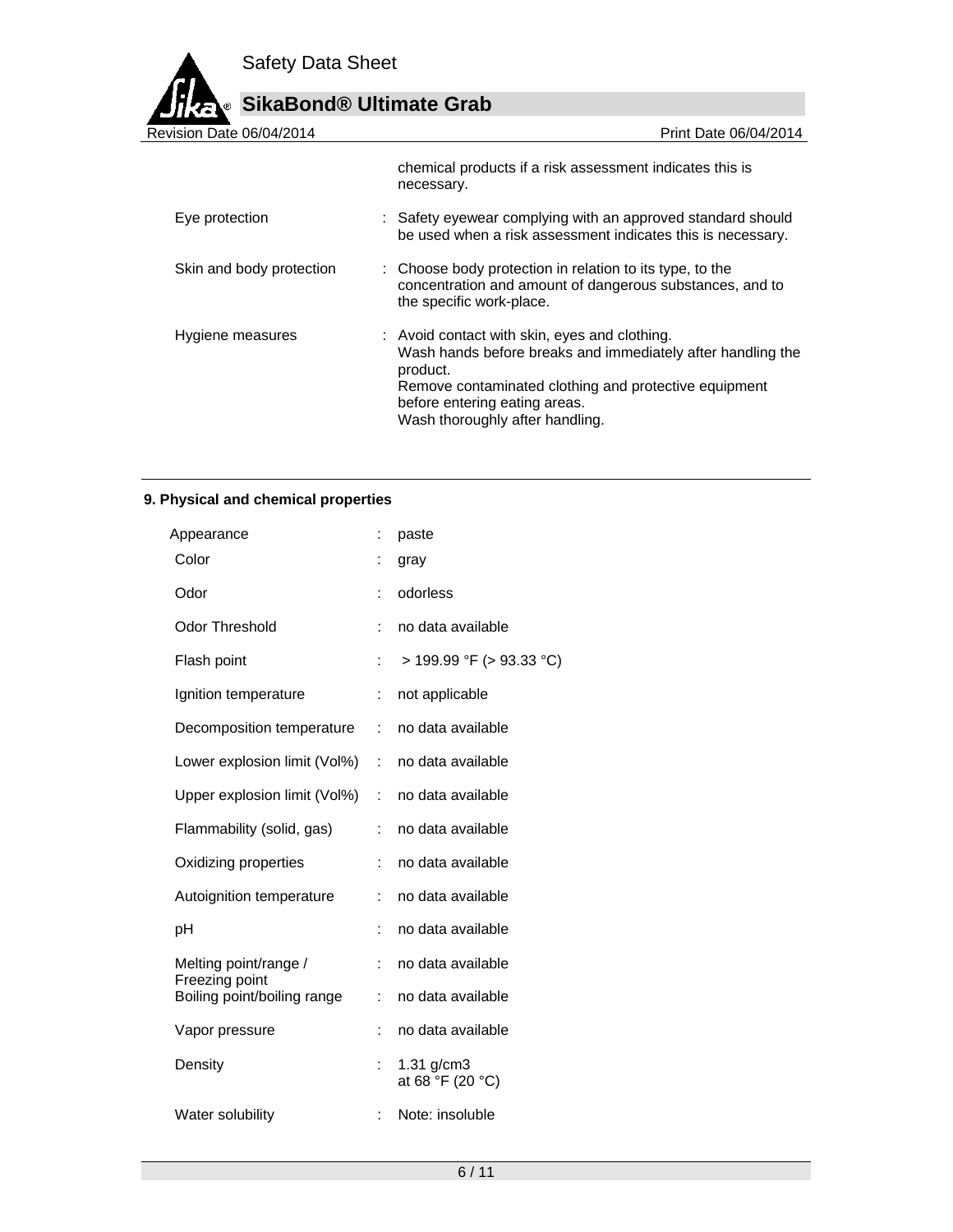

# **SikaBond® Ultimate Grab**

Revision Date 06/04/2014 **Revision Date 06/04/2014** 

| Partition coefficient: n-<br>octanol/water  | no data available                     |
|---------------------------------------------|---------------------------------------|
| Viscosity, dynamic                          | no data available                     |
| Viscosity, kinematic                        | : > 20.5 mm2/s<br>at $104 °F (40 °C)$ |
| Relative vapor density                      | no data available                     |
| Evaporation rate                            | : no data available                   |
| Burning rate                                | no data available                     |
| Volatile organic compounds<br>(VOC) content | $\therefore$ 25 g/l                   |

# **10. Stability and reactivity**

| Reactivity                            | : No dangerous reaction known under conditions of normal use. |
|---------------------------------------|---------------------------------------------------------------|
| Chemical stability                    | : The product is chemically stable.                           |
| Possibility of hazardous<br>reactions | : Stable under recommended storage conditions.                |
| Conditions to avoid                   | : no data available                                           |
| Incompatible materials                | : no data available                                           |

# **11. Toxicological information**

# **Acute toxicity**

| <b>Product</b>            |                     |
|---------------------------|---------------------|
| Acute oral toxicity       | : no data available |
| Acute inhalation toxicity | : no data available |
| Acute dermal toxicity     | : no data available |

# **Ingredients:**

# **4,4'-methylenediphenyl diisocyanate :**

| : Acute toxicity estimate : 1.5 mg/l |
|--------------------------------------|
| Test atmosphere: dust/mist           |
| Method: Expert judgment              |
|                                      |

# **Skin corrosion/irritation**

# **Product**

no data available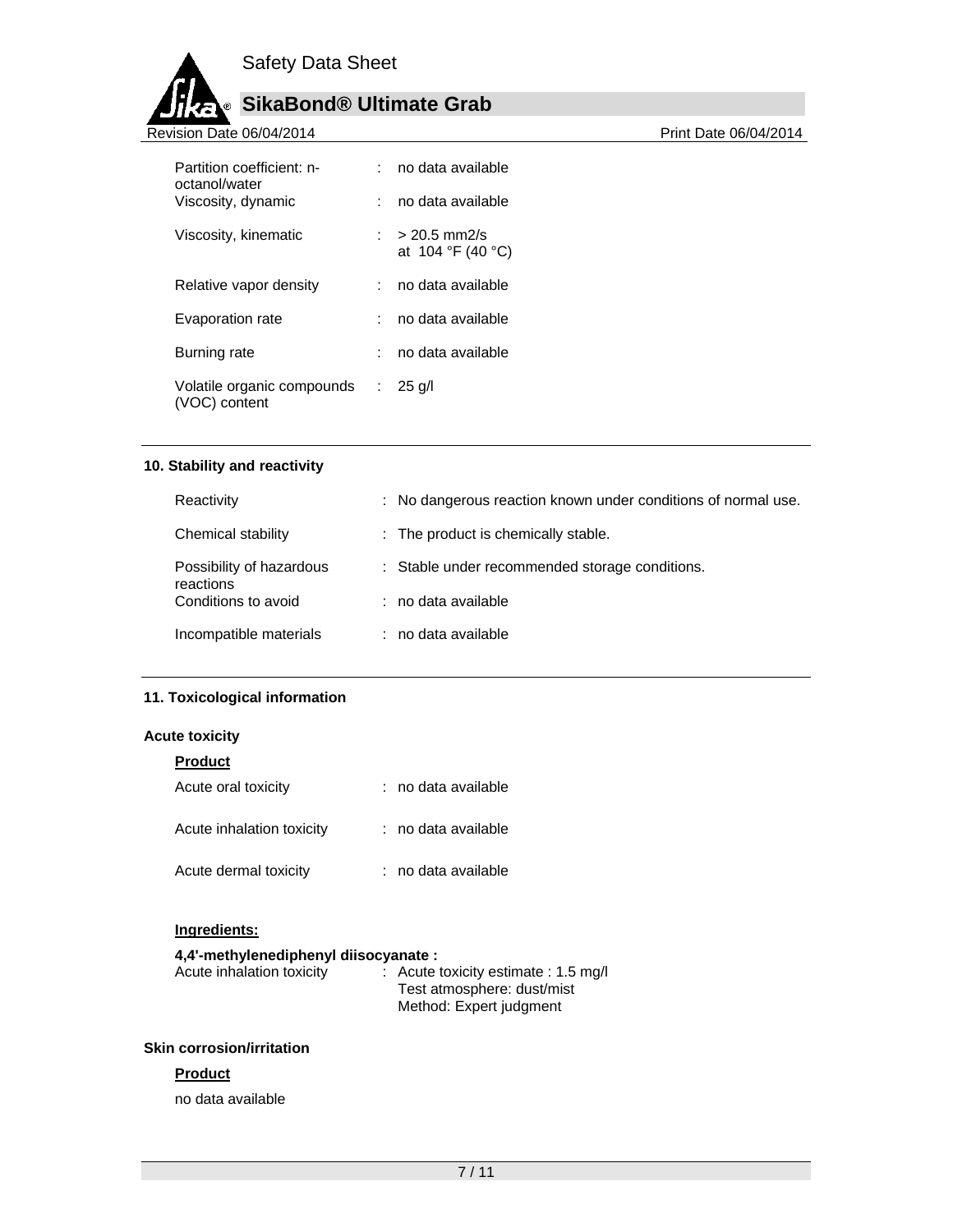

# **Serious eye damage/eye irritation**

## **Product**

no data available

## **Respiratory or skin sensitization**

#### **Product**

May cause an allergic skin reaction. May cause allergy or asthma symptoms or breathing difficulties if inhaled.

#### **Germ cell mutagenicity**

#### **Product**

Mutagenicity : no data available

#### **Carcinogenicity**

# **Product**

| Carcinogenicity | May cause cancer.                                          |            |
|-----------------|------------------------------------------------------------|------------|
| <b>IARC</b>     | Group 1: Carcinogenic to humans                            |            |
|                 | Quartz (SiO2)<br>Group 2B: Possibly carcinogenic to humans | 14808-60-7 |
| <b>NTP</b>      | ethylbenzene<br>Known to be human carcinogen               | 100-41-4   |
|                 | Quartz (SiO2)                                              | 14808-60-7 |

# **Reproductive Toxicity/Fertility**

## **Product**

Reproductive toxicity : no data available

# **Reproductive Toxicity/Development/Teratogenicity**

# **Product**

Teratogenicity : no data available

# **STOT-single exposure**

#### **Product**

Assessment: no data available

# **STOT-repeated exposure**

Reports have associated repeated and prolonged exposure to some of the chemicals in this product with permanent brain,liver, kidney and nervous system damage. Intentional misuse by deliberate concentration and inhalation of vapors may be harmful or fatal. Once sensitized, a severe allergic reaction may occur when subsequently exposed to very low levels.

# **Product**

Assessment: no data available

# **Aspiration toxicity**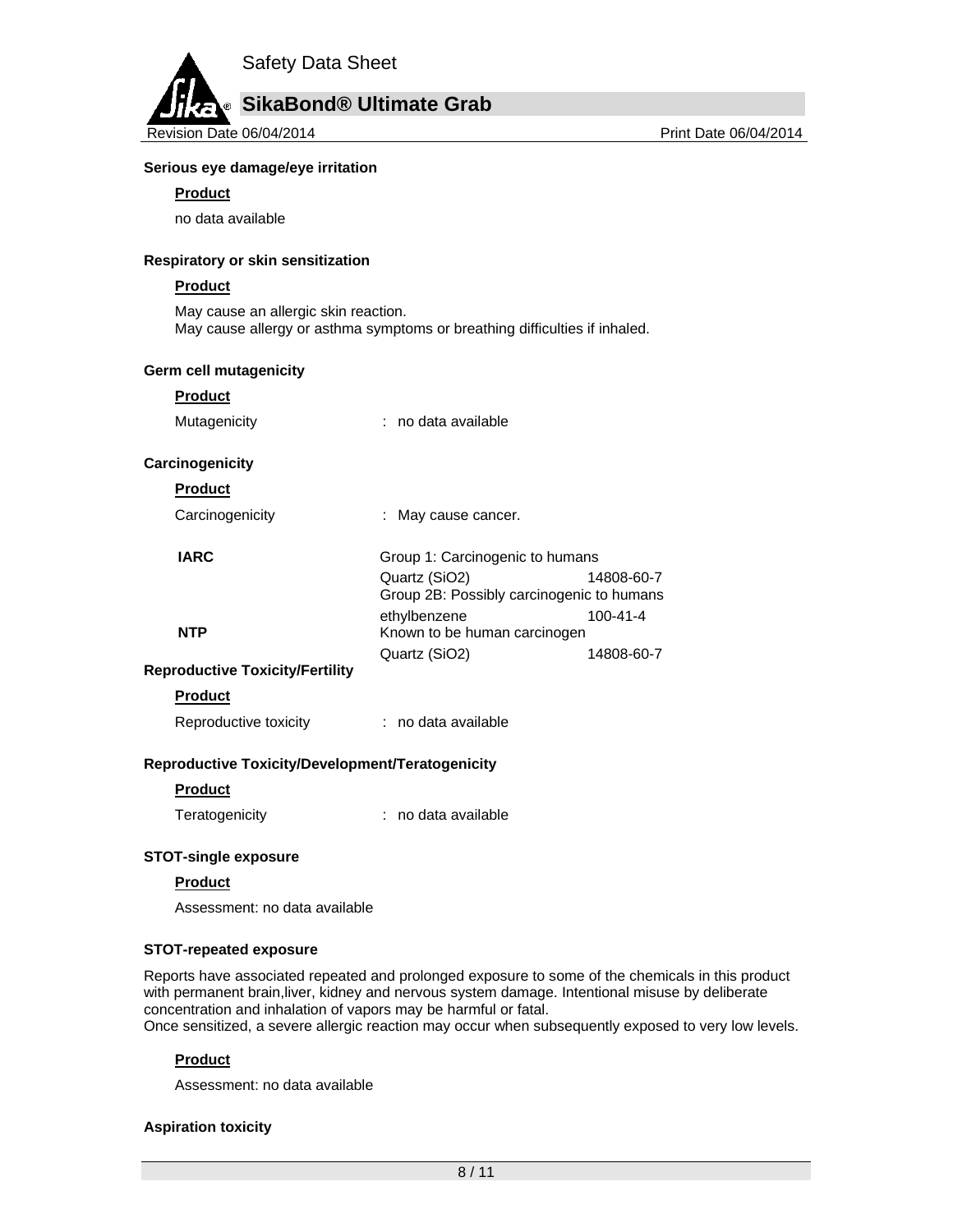# **SikaBond® Ultimate Grab**

Revision Date 06/04/2014 **Print Date 06/04/2014** Print Date 06/04/2014

# **Product**

no data available

## **12. Ecological information**

| Other information | Do not empty into drains; dispose of this material and its<br>container in a safe way.                 |
|-------------------|--------------------------------------------------------------------------------------------------------|
|                   | Avoid dispersal of spilled material and runoff and contact<br>with soil, waterways, drains and sewers. |

# **13. Disposal considerations**

| <b>Disposal methods</b> |  |
|-------------------------|--|
|-------------------------|--|

| Waste from residues    | : Disposal of this product, solutions and any by-products should<br>at all times comply with the requirements of environmental<br>protection and waste disposal legislation and any regional<br>local authority requirements. |
|------------------------|-------------------------------------------------------------------------------------------------------------------------------------------------------------------------------------------------------------------------------|
| Contaminated packaging | : Empty containers should be taken to an approved waste<br>handling site for recycling or disposal.                                                                                                                           |

# **14. Transport information**

**DOT**  Not dangerous goods **IATA**  Not dangerous goods **IMDG**  Not dangerous goods

#### **Special precautions for user** no data available

**Transport in bulk according to Annex II of MARPOL 73/78 and the IBC Code**  not applicable

# **15. Regulatory information**

**TSCA list EXECA list EXECA list EXECA list EXECA list EXECA list EXECA list EXECA list EXECA list EXECA list EXECA list EXECA list EXECA list** TSCA Inventory or are in compliance with a TSCA Inventory exemption.

# **EPCRA - Emergency Planning and Community Right-to-Know**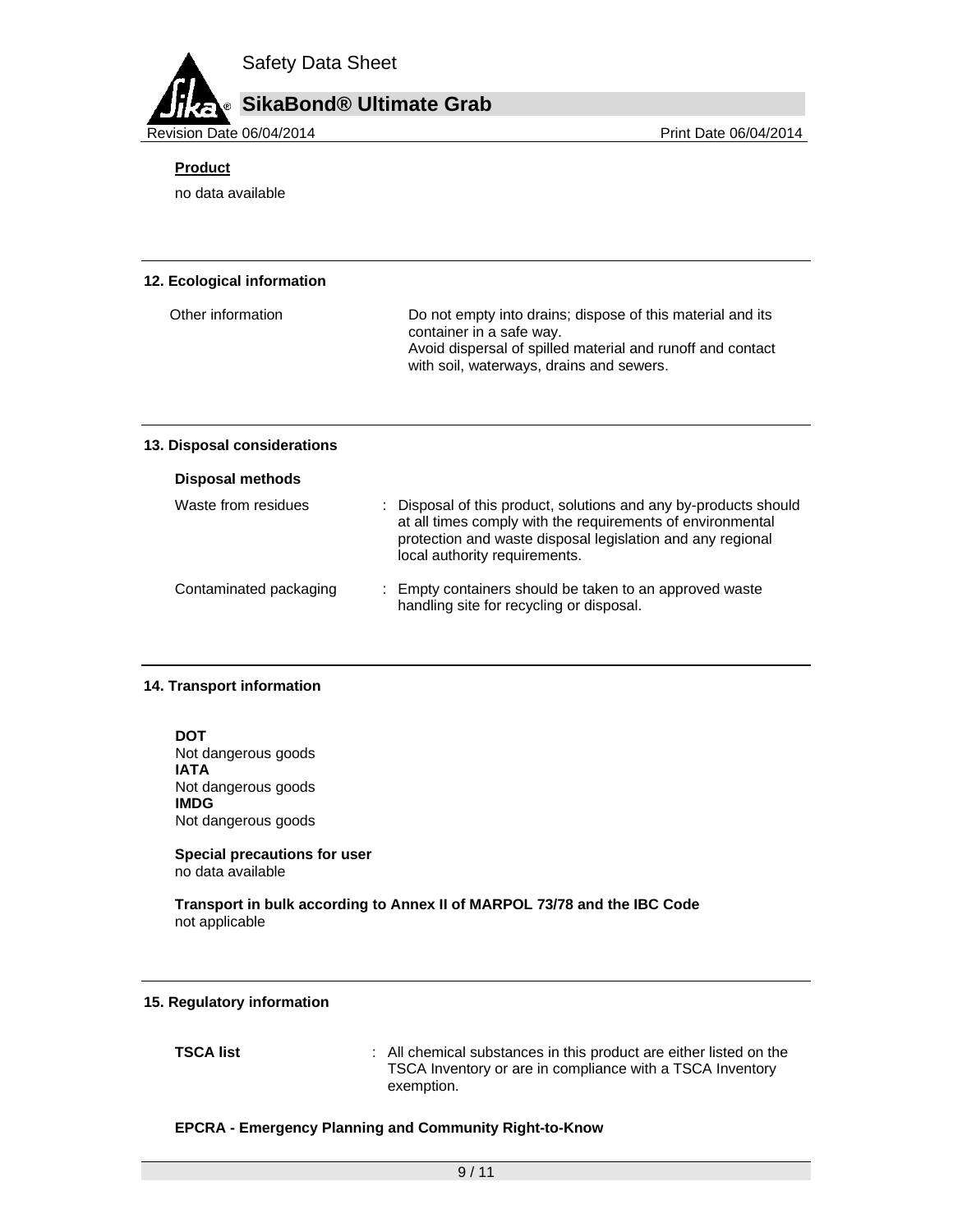# **SikaBond® Ultimate Grab**

Revision Date 06/04/2014 **Print Date 06/04/2014** Print Date 06/04/2014

## **CERCLA Reportable Quantity**

This material does not contain any components with a CERCLA RQ.

#### **SARA304 Reportable Quantity**

This material does not contain any components with a section 304 EHS RQ.

| SARA 311/312 Hazards                                      | : Chronic Health Hazard<br>Acute Health Hazard                                                                                                                                                                                        |           |       |
|-----------------------------------------------------------|---------------------------------------------------------------------------------------------------------------------------------------------------------------------------------------------------------------------------------------|-----------|-------|
| <b>SARA 302</b>                                           | : SARA 302: No chemicals in this material are subject to the<br>reporting requirements of SARA Title III, Section 302.                                                                                                                |           |       |
| <b>SARA 313</b>                                           | : The following components are subject to reporting levels<br>established by SARA Title III, Section 313:<br>xylene                                                                                                                   | 1330-20-7 | 1.88% |
| <b>Clean Air Act</b>                                      |                                                                                                                                                                                                                                       |           |       |
| <b>Ozone-Depletion</b><br><b>Potential</b>                | This product neither contains, nor was manufactured with a<br>Class I or Class II ODS as defined by the U.S. Clean Air Act<br>Section 602 (40 CFR 82, Subpt. A, App.A + B).                                                           |           |       |
| $61)$ :                                                   | The following chemical(s) are listed as HAP under the U.S. Clean Air Act, Section 12 (40 CFR                                                                                                                                          |           |       |
| Accidental Release Prevention (40 CFR 68.130, Subpart F). | xylene<br>This product does not contain any chemicals listed under the U.S. Clean Air Act Section 112(r) for                                                                                                                          | 1330-20-7 | 1.88% |
| <b>California Prop 65</b>                                 | WARNING! This product contains a chemical known in the<br>State of California to cause cancer.<br>WARNING: This product contains a chemical known in the<br>State of California to cause birth defects or other reproductive<br>harm. |           |       |

#### **16. Other information**

## **HMIS Classification**

| <b>Health</b>              |  |
|----------------------------|--|
| <b>Flammability</b>        |  |
| <b>Physical Hazard</b>     |  |
| <b>Personal Protection</b> |  |

**Caution:** HMIS® rating is based on a 0-4 rating scale, with 0 representing minimal hazards or risks, and 4 representing significant hazards or risks. Although HMIS® rating is not required on SDSs under 29 CFR 1910.1200, the preparer may choose to provide them. HMIS® rating is to be used with a fully implemented HMIS® program. HMIS® is a registered mark of the National Paint & Coatings Association (NPCA). Please note HMIS® attempts to convey full health warning information to all employees.

#### **Notes to Reader**